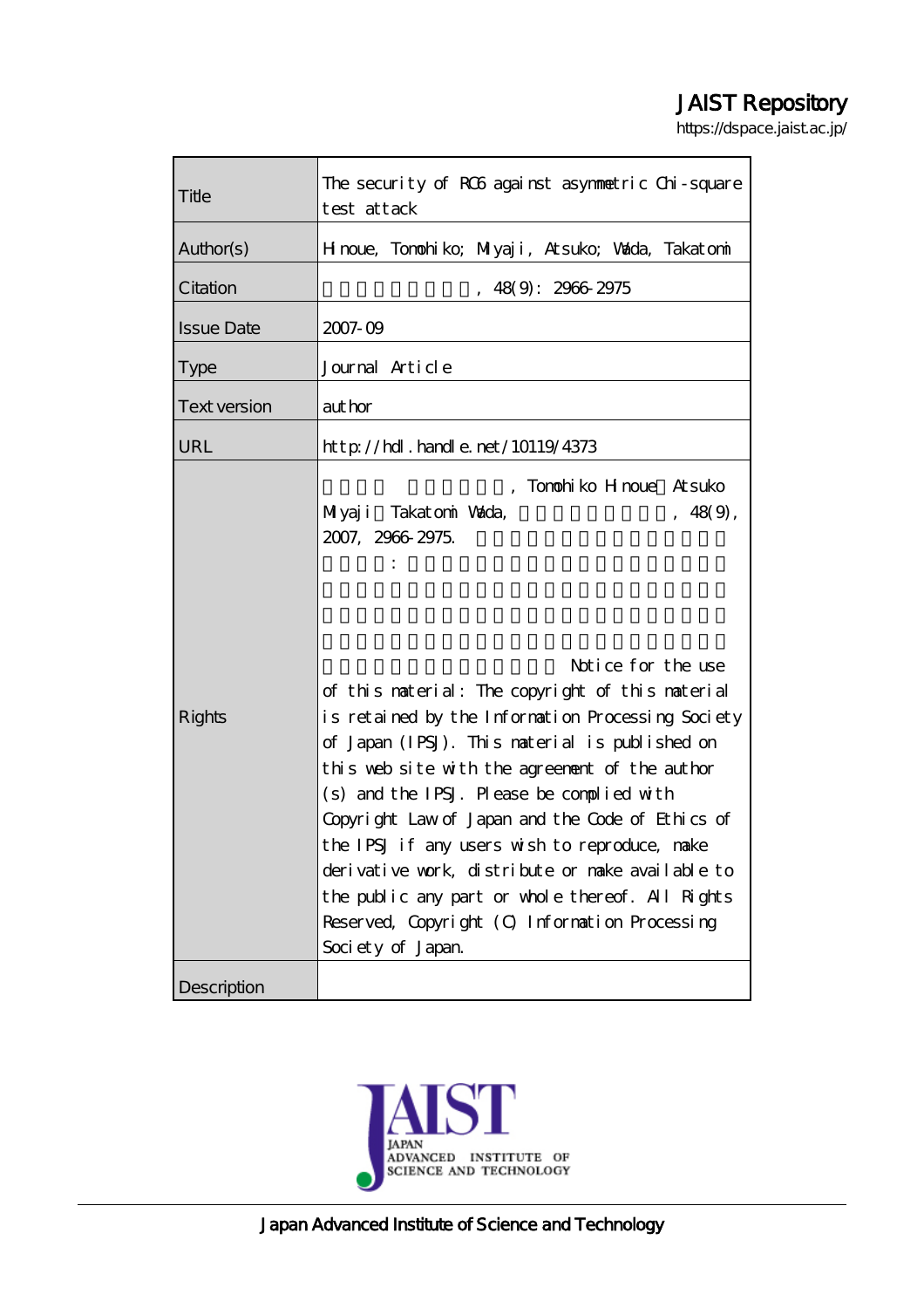Vol. 48 No. 9 IPSJ Journal Sep. 2007

*Regular Paper*

# **The security of RC6 against Asymmetric Chi-square Test Attack**

Tomohiko Hinoue,†*,*†† Atsuko Miyaji† and Takatomi Wada†*,*††

Knudsen and Meier applied the  $\chi^2$ -attack to RC6. The  $\chi^2$ -attack recovers a key by using high correlations measured by  $\chi^2$ -value. The best  $\chi^2$ -attacks to RC6 whose security is guaranteed theoretically works on 16-round RC6 with 192- and 256-bit key but just 8-round RC6 with 128-bit key, because it recovers keys of RC6 symmetrically, which requires a time complexity of #plaintexts  $\times 2^{54}$  and a memory complexity of  $2^{80}$  for recovering one key. In this paper, we improve the  $\chi^2$ -attack to reduce the time complexity. We give the theorem that evaluates the success probability of the  $\chi^2$ -attack on RC6 without using any experimental result. Our key recovery attack recovers keys asymmetrically, which requires a time complexity of #plaintexts  $\times 2^{31}$  and a memory complexity of  $2^{52}$  for recovering one key. As a result, our key recovery attack works on 16-round RC6 with 192- and 256-bit key and 12-round RC6 with 128-bit key. In the case both of 196- and 256-bit keys, our attack surprisingly reduces the time and memory complexity compared with that of the previous attack. We also demonstrate our theorem on RC6-8/4/8 and make sure of the accuracy by comparing our approximation with the experimental results.

#### **1. Introduction**

The  $\chi^2$ -attack makes use of correlations between input (plaintext) and output (ciphertext) measured by the  $\chi^2$ -test, which was originally proposed by Vaudenay as an attack on the Data Encryption Standard (DES)<sup>15)</sup>, and Handschuh, et al. applied that to SEAL 4). To find correlations measured by the  $\chi^2$ -test, we have to handle plaintexts in such a way that the  $\chi^2$ -value of part of ciphertexts becomes a significantly high value. The distinguishing search finds a condition for good correlation and computes the necessary number of plaintexts for the  $\chi^2$ -value with a certain level under the condition. The  $\chi^2$ -attack rules out all wrong keys, and singles out exactly a correct key by using the distinguishing search. Therefore, the  $\chi^2$ attack requires more work and memory than the distinguishing search.

RC6 is a fully parameterized family of a block cipher and has a symmetric structure 13). This paper focuses on the 128-bit RC 6 with keys of 128, 192, and 256 bits, whose spec was required by the candidates of AES. A  $\chi^2$ -attack <sup>3),8)</sup> was applied to RC6 by using the fact that a specific rotation in RC6 causes correlations between input and output, and the security of RC6 against the  $\chi^2$ -attack is estimated only from the results of the distinguishing search  $8$ ). That is, they focus on the  $\chi^2$ -value, strictly speaking, which is

given as the average of  $\chi^2$ -value measured over part of a set of plaintexts. The  $\chi^2$ -attacks to a simplified variant of RC6 such as RC6 without pre- or post-whitening 11) or RC6 without only post-whitening 5) have been further improved. The variance as well as the average of  $\chi^2$ -value is taken into account when recovering a key in their attacks<sup>5),11)</sup>. They also pointed out that the  $\chi^2$ -attack does not necessarily succeed even if the distinguishing search results in the high  $\chi^2$ -value. Thus, their  $\chi^2$ -attack can recover a correct key in the high probability with a rather lower  $\chi^2$ -value than the previous attack which uses only the average of  $\chi^2$ -value <sup>8)</sup>. In 2005<sup>12</sup>, they improve their attack to RC6 itself, which works on 16-round RC6 with 192- and 256-bit key. This gives a positive answer to an open question<sup>8)</sup>, that is, whether the  $\chi^2$ -attack can be used to attack RC6 with 16 or more rounds. **Table 1** summarizes the previous attacks on RC6.

A theoretical analysis on  $\chi^2$ -attack has been done <sup>10</sup>,<sup>12</sup>,<sup>17</sup>. The average of  $\chi^2$ -value used in the distinguishing search  $8$ ) is theoretically computed by estimating the necessary number of plaintexts for the  $\chi^2$ -value with a certain level theoretically in each round  $17$ ). However, this is not enough to evaluate the success probability of  $\chi^2$ -attack itself since there is a significant difference between the distinguishing search and the  $\chi^2$ -attack as mentioned above. On the other hand, the theoretical difference between a distinguishing search and a  $\chi^2$ -attack<sup>5)</sup> on RC6 without post-whitening has been discussed  $^{10}$ .

<sup>†</sup> Japan Advanced Institute Science and Technology

<sup>††</sup> This work was done when the author was in JAIST.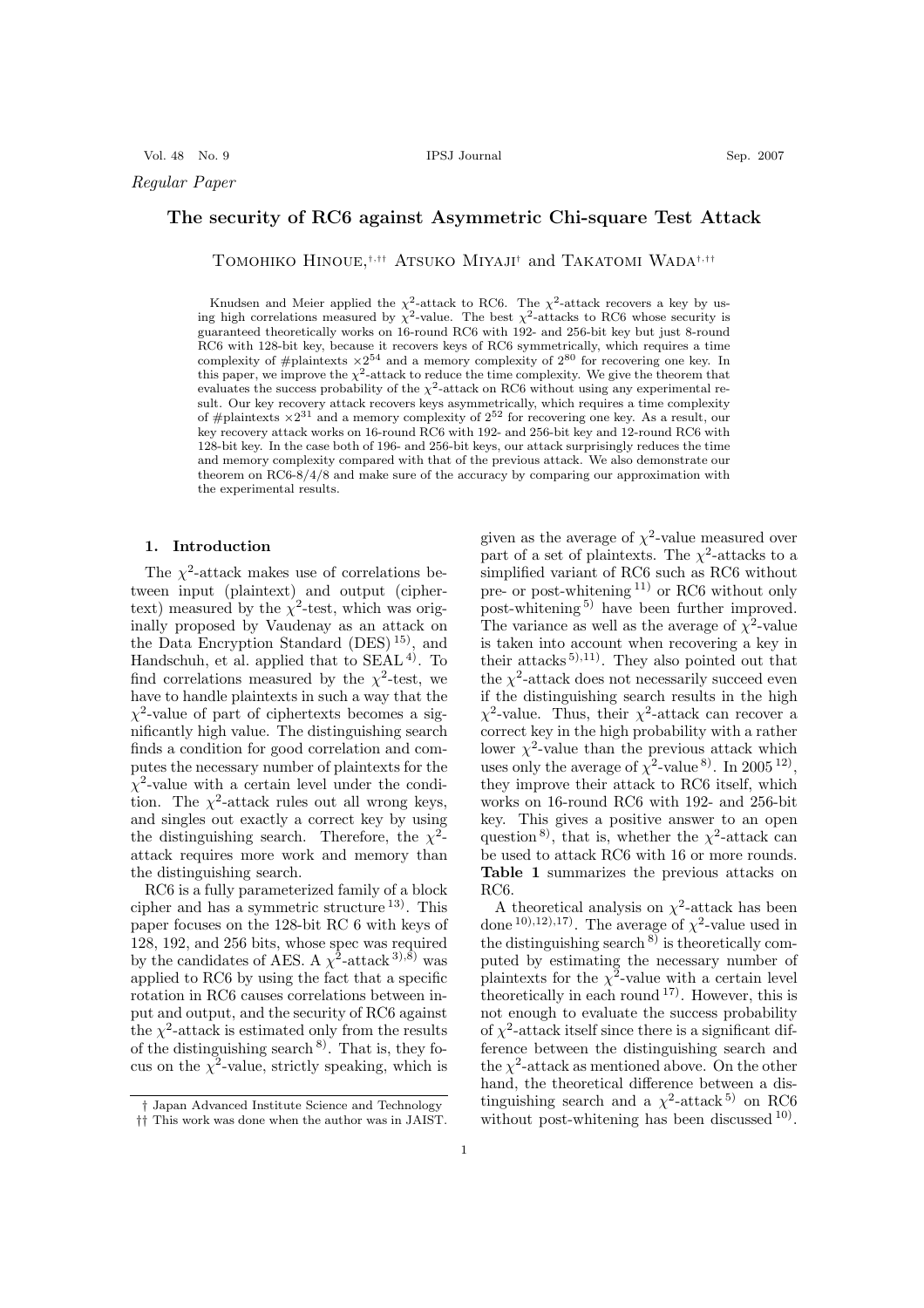| attack                                 | target RC6                                        | rounds          | $\#\text{texts}$ | memory    |
|----------------------------------------|---------------------------------------------------|-----------------|------------------|-----------|
| linear attack $1$ )                    | RC6                                               | 16              | $2^{119}$        |           |
| multiple linear attack $\frac{16}{16}$ | 192-bit-key RC6                                   | $14^{\dagger}$  | $2^{119.68}$     |           |
| $\chi^2$ attack $\overline{8}$ )       | 128-bit-key RC6                                   | $12^{\ddagger}$ | 294              | $2^{42}$  |
|                                        | 192-bit-key RC6                                   | $14^{\ddagger}$ | $2^{108}$        | $2^{74}$  |
|                                        | 256-bit-key RC6                                   | $15^{\ddagger}$ | 2119             | $2^{138}$ |
| $\chi^2$ attack $\overline{11)}$       | 128-bit key RC6W <sup><math>\diamond</math></sup> | 17              | $2^{123.9}$      | $2^{20}$  |
| $\chi^2$ attack $\overline{5}$         | 128-bit key RC6 $P4$                              | 16              | $2^{117.84}$     | $2^{20}$  |
| $\chi^2$ attack <sup>12</sup> )        | 128-bit-key RC6                                   | 8               | 263.13           |           |
|                                        | 192-bit-key RC6                                   | 16              | $2^{127.20}$     | 280       |
|                                        | 256-bit-key RC6                                   | 16              | $2^{127.20}$     |           |
| our $\chi^2$ attack                    | 128-bit-key RC6                                   | 12              | 2109.21          |           |
|                                        | 192-bit-key RC6                                   | 16              | $2^{127.57}$     | 252       |
|                                        | 256-bit-key RC6                                   | 16              | $2^{127.57}$     |           |

**Table 1** Attacks on RC6.

<sup>†</sup>: A weak key of 18-round RC6 with 256-bit key can be recovered by  $2^{126.936}$ plaintexts with the probability of about  $1/2^{90}$ .

<sup>‡</sup>: Estimation is done by using the experimental result of the distinguishing search.

-: RC6W means RC6 without pre- or post-whitening.

4: RC6P means RC6 without post-whitening.

They make use of the idea of the theoretical and experimental complexity analysis on the linear cryptanalysis  $^{6}$ ,  $^{14}$  to fit it in the theoretical and experimental complexity analysis on the  $\chi^2$ -attack. They also present the theorem to compute the success probability of  $\chi^2$ attacks by using the results of the distinguishing search, and, thus, they can succesfully estimate the security against  $\chi^2$ -attack on RC6 with rather less work and memory. However, their estimation requires the experimental results of the distinguishing search. The theoretical success probability of a  $\chi^2$ -attack was done for the first time in  $2005^{12}$ . They give the theorem that evaluates the success probability of  $\chi^2$ -attack<sup>5)</sup> on RC6 without post-whitening and their  $\chi^2$ -attack on RC6 itself.

In summary, the best attacks to RC6 whose security is guaranteed theoretically work on 16 round RC6 with 192- and 256-bit key but just 8-round RC6 with 128-bit key. Because their attack computes the  $\chi^2$ -values on a symmetric part for each 54-bit key of the post-whitening keys at once and, thus, it requires the time complexity of the number of plaintexts  $\times 2^{54}$  to recover one key. As a result, in the case of 128-bit key, it just works on 8 rounds with 263.<sup>13</sup> plaintexts and 2117.<sup>13</sup> time complexity; in the case of 196- and 256-bit key, it works on 16 rounds with  $2^{127.20}$  plaintexts,  $2^{181.20}$  time complexity, and 2<sup>80</sup> memory complexity.

In this paper, we improve the  $\chi^2$ -attack to reduce the time and memory complexity. We give

the theorem that evaluates the success probability of the  $\chi^2$ -attack on RC6 without using any experimental result. Our key recovery attack is totally different from the previous researches because our attack computes the  $\chi^2$ values on an asymmetric part and recovers 1 post-whitening key and 2-bit of both another whitening key and a subkey in the final round. As a result, our attack particularly improves the time and memory complexity to the number of plaintexts  $\times 2^{31}$  and  $2^{52}$  memory complexity to recover one key, respectively. For example, in the case of RC 6 with 128-bit key, our attack works on 12-round RC6 with a 128-bit key by using  $2^{95.52}$  plaintexts and  $2^{126.52}$  time complexity. In the cases of both 196- and 256-bit keys, our attack works on 16-round RC6 with a time complexity of  $2^{158.57}$ , which is suprisingly less than that of the previous attack  $^{12}$ . We also demonstrate our theorem on RC6-8/4/8 and make sure of the accuracy by comparing our approximation with the experimental results.

This paper is organized as follows. Section 2 summarizes the notation, RC6 algorithms, the  $\chi^2$ -test, and the statistical facts used in this paper. Section 3 reviews the previous  $\chi^2$ -attack against RC6. Section 4 improves the  $\chi^2$ -attack on RC6 to reduce the time complexity and presents the theorem of the success probability of the  $\chi^2$ -attack on RC6. We investigate the accuracy by demonstrating the key recovery algorithm on RC6-8/4/8. A conclusion is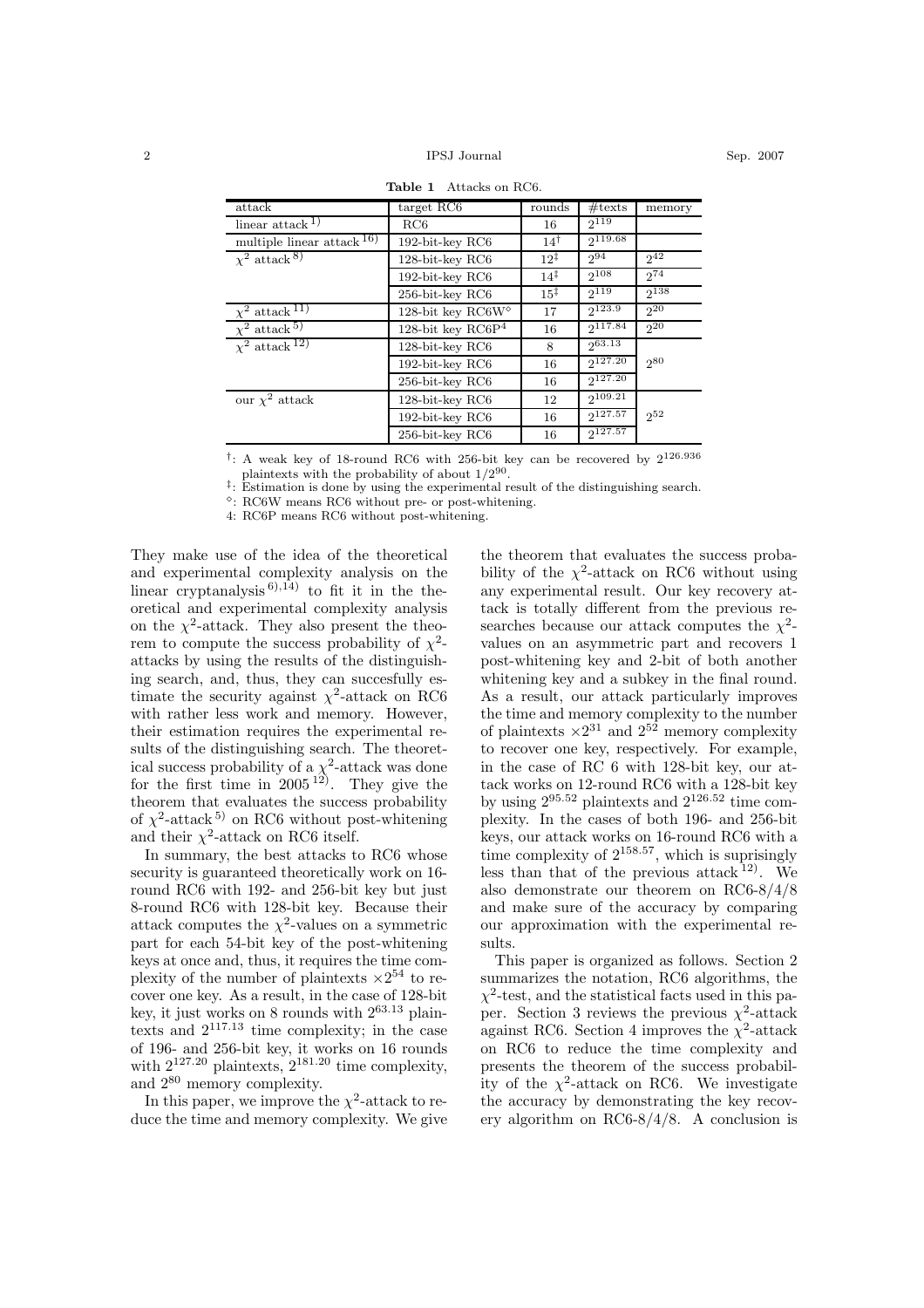|  | <b>Table 2</b> $\chi^2$ -distributions with a 63 degree of freedom.                                 |  |  |  |
|--|-----------------------------------------------------------------------------------------------------|--|--|--|
|  | Level 0.50 0.60 0.70 0.80 0.90 0.95 0.99<br>$\chi_{63}^2$ 62.33 65.20 68.37 72.20 77.75 82.53 92.01 |  |  |  |

given in Section 5.

# **2. Preliminary**

We summarize the  $\chi^2$ -test, statistical facts, and RC6 algorithm  $^{13}$ , used in this paper.

# **2.1 Statistical Facts**

We make use of the  $\chi^2$ -statistic <sup>9)</sup> to distinguish a distribution with an unknown probability distribution **p** from an expected distribution with a probability distribution  $\pi$ . Let  $X = X_0, ..., X_{n-1}$  be a sequence of  $\forall X_i \in$ {a0, ··· , am*−*1} with unknown probability distribution **p**, and  $N_{a_i}(X)$  be the number of X which takes on the value  $a_i$ . The  $\chi^2$ -statistic of X which estimates the distance between the observed distribution and the expected distribution  $\pi = (\pi_1, \cdots, \pi_m)$  is defined:

$$
\chi^2 = \sum_{i=0}^{m-1} \frac{(N(a_i) - n\pi_i)^2}{n\pi_i}.
$$
 (1)

After computing the  $\chi^2$ -statistic of X, we decide which hypothesis holds.

 $\int H_0: \mathbf{p} = \pi$  (null hypothesis)

 $H_1: \mathbf{p} \neq \pi$  (alternate hypothesis) (2)

The following Theorems 1 and 2 on  $\chi^2$ statistic are used in this paper:

**Theorem 1**<sup>18)</sup> When  $H_0$  is true,  $\chi^2$  statistic given by Eq. (1) follows  $\chi^2$  distribution whose freedom is  $m-1$  approximately. In addition, the expected mean or variance is calculated by  $E_{H_0}(\chi^2) = m - 1$  or  $V_{H_0}(\chi^2) =$  $2(m-1)$ , respectively.

**Theorem 2**<sup>18)</sup> When  $H_1$  is true,  $\chi^2$  statistic given by Eq. (1) follows non-central  $\chi^2$  distribution whose freedom is  $m-1$  approximately. In addition, the mean or variance is computed by  $E_{H_1}(\chi^2) = m - 1 + n\theta$  or  $V_{H_1}(\chi^2) = 2(m 1) + 4 n\theta$ , respectively, where  $n\theta$  so called noncentral parameter is  $n\theta = n \sum_{i=0}^{m-1} \frac{(\pi_i - P(a_i))^2}{\pi_i},$ where  $P(a_i)$  is the probability of occurrence of  $a_i$ .

In our research which distinguishes a nonuniformly random distribution from uniformly random distribution<sup>7)∼9)</sup>, the probability  $\pi$  is equal to  $\frac{1}{m}$  and, thus, Eq. (1) is simply described as follows.

$$
\chi^2 = \frac{m}{n} \sum_{i=0}^{m-1} \left( n_i - \frac{n}{m} \right)^2.
$$
 (3)

**Table 2** presents the threshold for 63 degrees of freedom. For example, (level,  $\chi_{63}^2$ ) = (0.95, 82.53) in Table 2 means that the value of the  $\chi^2$ -statistic exceeds 82.53 in the probability of  $5\%$  if the observation X is uniform.

Let us describe other statistical facts together with the notation.

**Theorem 3 (Central Limit Theorem 2))** Choose a random sample from a population whose mean or variance is  $\mu$  or  $\sigma^2$ , respectively. If the sample size  $n$  is large, then the sampling distribution of the mean is closely approximated by the normal distribution, regardless of the population, where the mean or variance is given by  $\mu$  or  $\sigma^2/n$ , respectively.

We also follow the commonly used notation: the probability density and the cumulative distribution functions of the standard normal distribution are denoted by  $\phi(x)$  and  $\Phi(x)$ ; the probability of distribution X in the range  $X \leq$ I is denoted by  $Pr(X \leq I)$ ; and N is used for the normal distributions. The probability density function of the normal distribution with the mean  $\mu$  and the variance  $\sigma^2$ ,  $\mathcal{N}(\mu, \sigma^2)$ , is given by the following equation,

$$
\phi_{(\mu,\sigma^2)}(x) = \frac{1}{\sqrt{2\pi\sigma^2}} \exp\left[-\frac{(x-\mu)^2}{2\sigma^2}\right]
$$

#### **2.2 Block Cipher RC6**

Before showing the encryption algorithm of RC6, we give some notations.

- $\{0,1\}^k$  :*k*-bit data
- $l_{\text{sb}_n}(X)$ : least significant *n*-bit of X;
- msb<sub>n</sub> $(X)$ : most significant *n*-bit of X;
- $X^{[i,j]}$ : *i*-th to *j*-th bit of X;
- ⊕ : bit-wise exclusive OR;
- $a \ll b$ : cyclic rotation of a to the left by b-bit;
- $S_i$ : *i*-th subkey  $(S_{2i}$  and  $S_{2i+1}$  are subkeys of the  $i$ -th round);
- $r:$  number of rounds;
- $(A_i, B_i, C_i, D_i)$ : input of the *i*-th round;
- $(A_0, B_0, C_0, D_0)$ : plaintext;
- $(A_{r+2}, B_{r+2}, C_{r+2}, D_{r+2})$ : ciphertext after r-round encryption;
- $f(x): x \times (2x+1);$
- $F(x)$ :  $f(x)$  (mod  $2^w$ )  $\ll$  log<sub>2</sub> w;
- $x \parallel y$ : concatenated value of x and y.

The detailed algorithm of RC6 is given:

**Algorithm 1 (RC6 Encryption**

.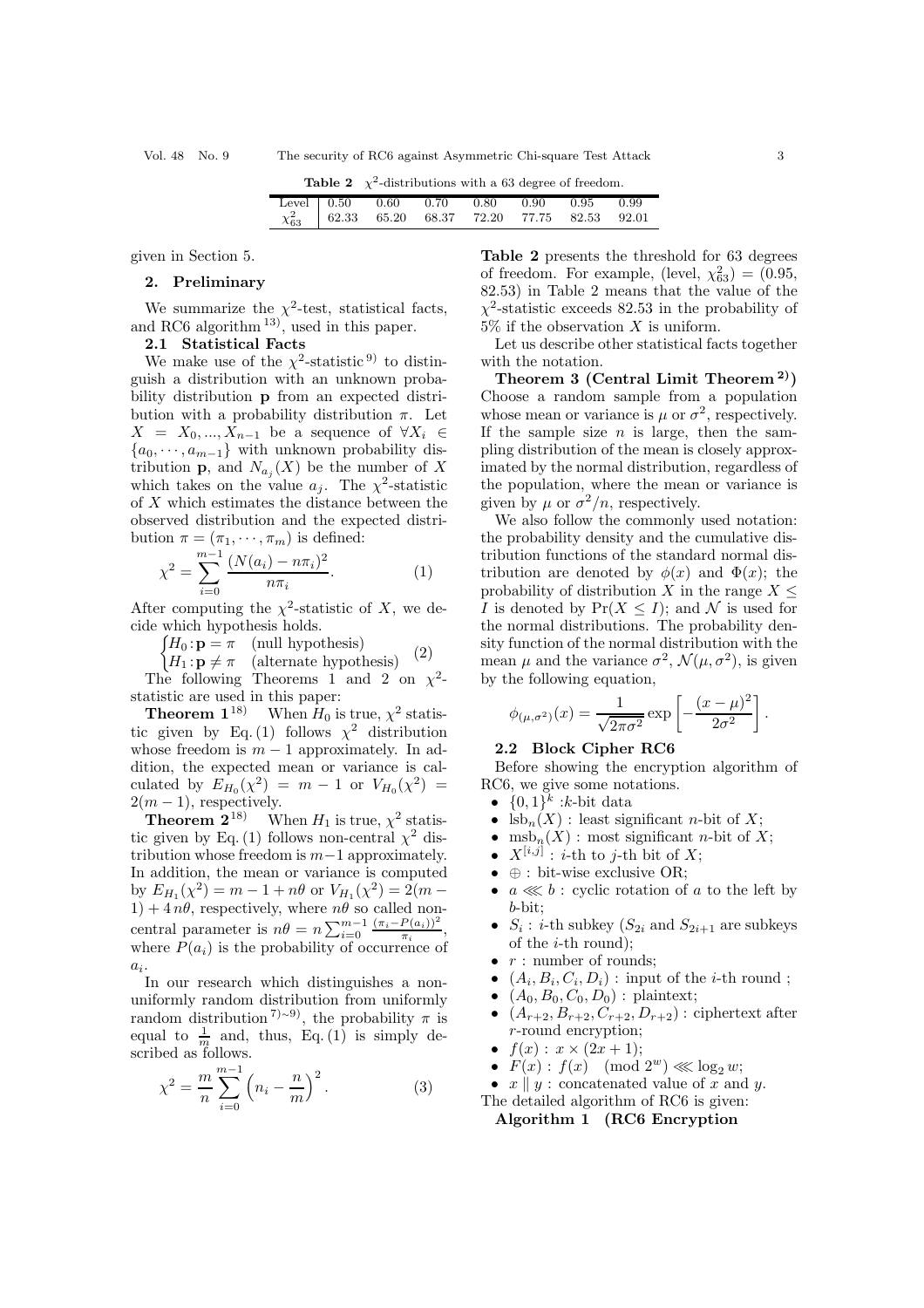$$
Algorithm)
$$

1. 
$$
A_1 = A_0
$$
;  $B_1 = B_0 + S_0$ ;  
\n $C_1 = C_0$ ;  $D_1 = D_0 + S_1$ ;  
\n2. for  $i = 1$  to  $r$  do:  
\n $t = F(B_i)$ ;  $u = F(D_i)$ ;  
\n $A_{i+1} = B_i$ ;  $C_{i+1} = D_i$ ;  
\n $B_{i+1} = ((C_i \oplus u) \lll t) + S_{2i+1}$ ;  
\n $D_{i+1} = ((A_i \oplus t) \lll u) + S_{2i}$ ;  
\n3.  $A_{r+2} = A_{r+1} + S_{2r+2}$ ;  $B_{r+2} = B_{r+1}$ ;

$$
C_{r+2} = C_{r+1} + S_{2r+3}; \ D_{r+2} = D_{r+1}.
$$

Steps 1 and 3 of Algorithm 1 are called pre-whitening and post-whitening, respectively. RC6 is specified as RC6- $w/r/b$ , which means that four w-bit-word plaintexts are encrypted with  $r$  rounds by  $b$ -byte keys. In this paper, we write simply RC6 if we deal with RC6 of 32-bit-word plaintexts.

Hereafter, we discuss the success probability of a  $\chi^2$ -attack against RC6, which means the probability of recovering a correct key in the attack.

## **2.3 A Transition Matrix**

A transition matrix describes the inputoutput transition, which was introduced by Vaudenay 15). The transition matrix is applied to RC6-8 and RC6-32 17): it computes the expected  $\chi^2$ -values on lsb<sub>5</sub> $(A_{r+2})$ ||lsb<sub>5</sub> $(C_{r+2})$ when plaintexts with  $\text{lsb}_5(A_0) = \text{lsb}_5(C_0)=0$ are chosen, which is denoted by TM in this paper. So TM also gives the probability of occurrence of  $\text{lsb}_5(A_{r+2})$ || $\text{lsb}_5(C_{r+2})$ . We apply TM to compute the expected  $\chi^2$ -values and the variance on  $\text{lsb}_3(A_{r+2})||\text{lsb}_3(C_{r+2})$  when plaintexts with a fixed value of  $\text{lsb}_5(B_0) = \text{lsb}_5(D_0)$  are chosen.

# **3.** The Previous  $\chi^2$  Attack against **RC6**

This section reviews the previous key recovery attack against RC6, Attack 1, together with the theorem that computes the success probability.

Before reviewing the algorithm, let us use the following notation:

- $\mathcal{U}_0 = \{u \in \{0, 1\}^{32} | \text{msb}_5(u \times (2u+1)) = 0\},\$
- $(u_a, u_c) \in \mathcal{U}_0 \times \mathcal{U}_0$ ,
- $t_a = A_{r+2} u_a$ ,
- $t_c = C_{r+2} u_a$ ,
- $v = \text{lsb}_5(B_0) \parallel \text{lsb}_5(D_0),$
- $z = \text{lsb}_{3}(B_{r+2}) \parallel \text{lsb}_{3}(D_{r+2}).$

**Attack 1**12)

- 1. Encrypt a plaintext  $(A_0, B_0, C_0, D_0)$ to  $(A_{r+2}, B_{r+2}, C_{r+2}, D_{r+2}).$
- 2. For each  $(u_a, u_c)$ , compute both  $t_a$

and  $t_c$  and update each array by incrementing count $[t_a][t_c][v][z]$ .

- 3. For each  $t_a$ ,  $t_c$  and  $v$ , compute the  $\chi^2$ -value,  $\chi^2[t_a][t_c][v]$ .
- 4. For each  $t_a$  and  $t_c$ , compute the average  $ave[t_a][t_c]$  of  $\{\chi^2[t_a][t_c][v]\}_v$ .
- 5. Output  $(t_a, t_c)$  with the highest  $ave[t_a][t_c]$  as  $(S_{2r+2}, S_{2r+3})$ .

Attack 1 calculates the  $\chi^2$ -value on  $z =$  $\text{lsb}_3(B_{r+2})$  ||  $\text{lsb}_3(D_{r+2})$  by using such plaintexts that make the final-round rotation 0 for each key candidate. For a correct key, this is exactly equivalent to compute the  $\chi^2$ -value on  $\text{lsb}_3(A_r)$  ||  $\text{lsb}_3(C_r)$ , which is output of  $(r-1)$ round RC6P because the addition keeps the  $\chi^2$ value. Thus, we succeed in skipping the postwhitening and arrive at the probability density function of distribution of  $\chi^2$ -value with a correct key in r-round RC6 is given by

$$
f_{c[r,n]}(x) = \phi_{(\mu_{d[r-1,n-10]},\sigma^2_{d[r-1,n-10]}/2^{10})}(x),
$$

where  $\mu_{d[r,n]}(\sigma^2_{d[r,n]})$  is mean (variance) of distribution of  $\chi^2$ -values on lsb<sub>3</sub> $(A_{r+1})$  ||  $\text{lsb}_3(C_{r+1})$  of r-round RC6P by using  $2^n$  plaintexts. The mean and variance,  $\mu_{d[r,n]}$  and  $\sigma_{d[r,n]}^2$ , are derived theoretically, by computing  $\sigma_{d[r,n]}^2$  $\sqrt{ }$  $\overline{ }$ 

$$
\theta_{1,r} = 2^6 \sum \left( P(\text{lsb}_3(A_{r+1}) \parallel \text{lsb}_3(C_{r+1})) - \frac{2^n}{2^6} \right)^2,
$$
  
where the summation is over

 $\text{lsb}_3(A_{r+1}) \parallel \text{lsb}_3(C_{r+1}) \in \{0,1\}^6$  and  $P(\text{lsb}_3(A_{r+1}) \parallel \text{lsb}_3(C_{r+1}))$  is the probability of occurrence of  $\text{lsb}_3(A_{r+1}) \parallel \text{lsb}_3(C_{r+1})$ .  $\theta_{1,r}$ can be derived theoretically by TM in Section 2.

In the case of wrong keys, this is exactly equivalent to computing the  $\chi^2$ -value on  $\text{lsb}_3(A_{r+2})$  |  $\text{lsb}_3(C_{r+2})$ , which is the output of  $(r + 1)$ -round RC6P. Thus, we arrive at the probability density function of distribution of  $\chi^2$ -value with a wrong key in r-round RC6 is given as

$$
f_{w[r,n]}(x) = \phi_{(\mu_{d[r+1,n-10]},\sigma^2_{d[r+1,n-10]}/2^{10})}(x).
$$

The next success probability follows from the above discussion.

**Theorem 4**<sup>12)</sup> The success probability of Attack 1 on r-round RC6 is given theoretically as

$$
P s_{rc6}(n)
$$
  
=  $\int_{-\infty}^{\infty} f_{c[r,n]}(x) \cdot (f_{w[r,n]}(u) du)^{2^{64}-1} dx$   
=  $\int_{-\infty}^{\infty} \phi_{(2^6-1+m\theta_{1,r-1}, (2(2^6-1)+4m\theta_{1,r-1})/2^{10})}(x)$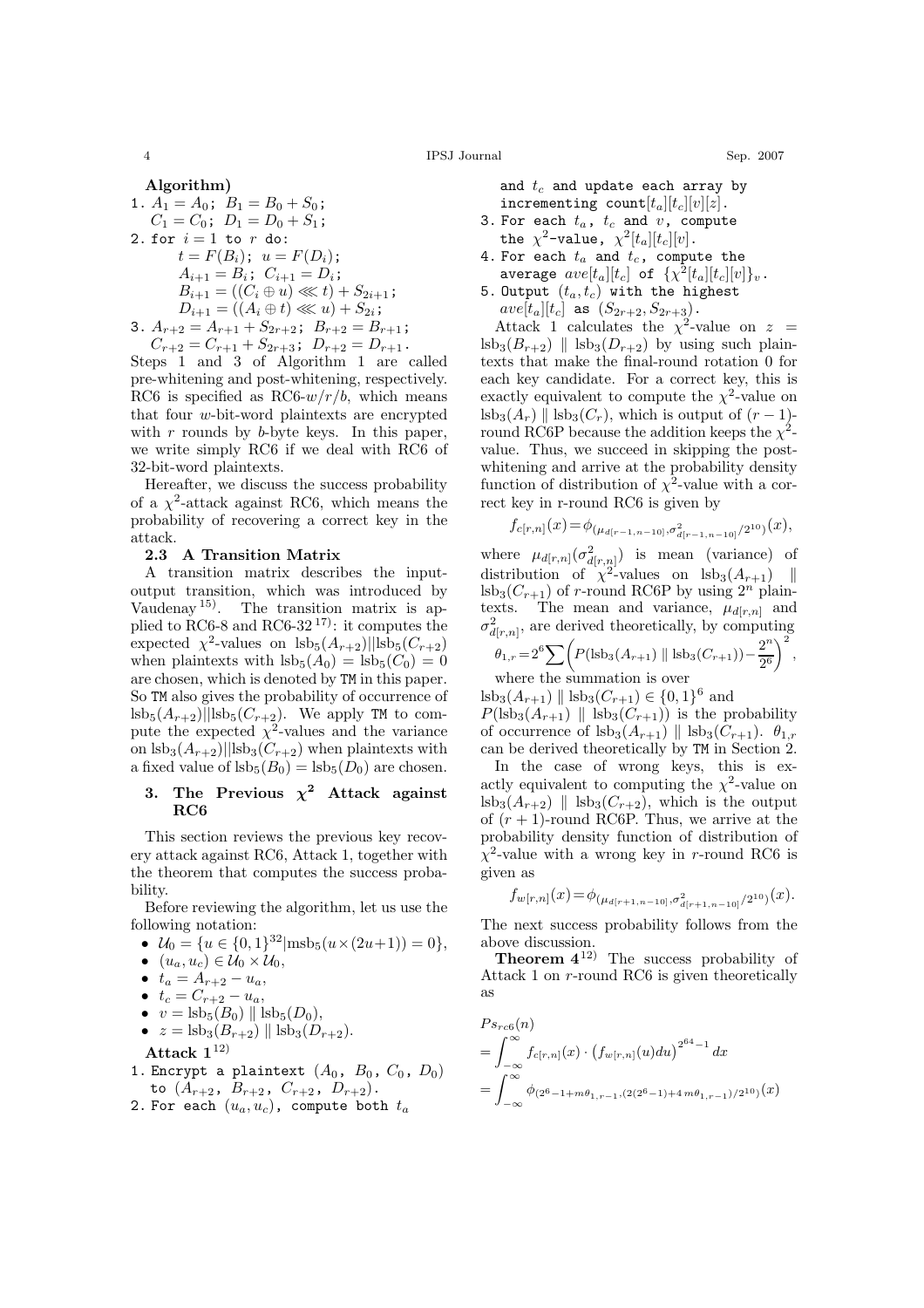**Table 3** #texts necessary for  $Ps_{rc6}(n) \ge 0.95$  (From Theorem 4<sup>12)</sup>).

|                                                  |                   |                    |                    | 10                 | റ<br>⊥∠            | 14                  | 16                  |                     |
|--------------------------------------------------|-------------------|--------------------|--------------------|--------------------|--------------------|---------------------|---------------------|---------------------|
| $\#\text{texts}$<br>time complexity <sup>1</sup> | 231.06<br>0.85.06 | 247.10<br>0.101.10 | 263.13<br>0.117.13 | 279.15<br>0.133.15 | 295.17<br>0.149.17 | 2111.19<br>0.165.19 | 2127.20<br>0.181.20 | 2143.21<br>0.197.21 |
| memory <sup>+</sup>                              | 280               |                    |                    |                    |                    |                     |                     |                     |

†: the number incrementing a counter count. ‡: the size of a counter count.

**Table 4** Theoretical and experimental success probability of RC6-8/4/8 (Attack 1)<sup>12</sup>).

| $\#\text{texts}$ | 217      | 218  | 219  | 20   | memory |
|------------------|----------|------|------|------|--------|
| Theoretical      | $0.00\,$ | 0.05 | 0.73 | 1.00 |        |
| Experimental     | 0.00     | 0.04 | 0.76 | 1.00 | າ28    |
| 'ime             |          | 15.3 | 30.6 |      |        |

$$
\cdot \left( \int_{-\infty}^{x} \phi_{(2^6 - 1 + m\theta_{1,r+1}, (2(2^6 - 1) + 4 m\theta_{1,r+1})/2^{10})}(u) du \right)^{2^{64} - 1} dx,
$$
\n(4)

where  $2^n$  is the number of texts,  $\theta_{1,r} = 2^6 \sum \left( P_{\text{old}}(s) (A_{r+1}) \parallel \text{lsb}_3(C_{r+1})) - \frac{2^n}{2^6} \right)^2,$ and  $m = 2^{n-20}$ .

**Table 3** shows the necessary number of texts computed by Theorem 4 and the time complexity which makes the success probability of Attack 1 on RC6 95% or more. The time complexity is estimated by the number incrementing a counter count, which is the dominant step of Attack 1. The memory complexity is estimated by the size of count, which is equal to 280. The number of available texts is bounded by  $2^{128}$  in Attack 1 and the time complexity is  $\#$ texts  $\times 2^{27\times2}$  since Attack 1 recovers both post-whitening keys at once. Therefore, Attack 1 works on an 128-bit-key RC6 with up to only 8 rounds.

**Table 4** shows the theoretical and experimental results of Attack1 against 4-round RC6-8. Our platforms are Cray XT3(AMD Opteron150 2.4GHz  $\times$  20). All attacks use  $100 \text{ keys and } 2^{17}, 2^{18}, 2^{19}, \text{ or } 2^{20} \text{ kinds of plain-}$ texts, denoted by #texts, and thus conduct  $10^2 \times \text{\#textexts trials in total.}$ 

# **4.** Our  $\chi^2$  Attack against RC6

This section improves a key recovery attack against RC6, Attack 2, and then gives the theorem that computes the success probability. We also implement Attack 2 on RC6-8/4/8 and demonstrate the accuracy of the theorem. **Figure 1** shows an overview of Atrack 2.

#### **4.1 Key Recovery Attack**

The main feature of Attack 2 is to deal



Fig. 1 The overview of Algorithm 2.

with RC 6 asymmetrically and recover  $S_{2r+2}$ ,  $\text{lsb}_2(S_{2r+3})$  and  $\text{lsb}_2(S_{2r+1})$  by decrypting  $\text{lsb}_3(B_{r+2})$  with 1 round, set to  $z_c$ , and measuring the characteristic value based on the  $\chi^2$ value of  $z_c \parallel \text{lsb}_3(D_{r+2})$  for each key candidate. Before showing the algorithm, let us use the following notation:

- $u_{27} = \{u \in \{0,1\}^{32} | \text{msb}_5(u \times (2u + 1)) =$  $27\} \ni u,$
- $(y_b, y_d) = (\text{lsb}_3(B_{r+2}), \text{lsb}_3(D_{r+2})),$
- $(x_c, x_a) = (\text{lsb}_5(F(A_{r+1})), \text{lsb}_5(F(C_{r+1}))),$
- $v = \text{lsb}_5(B_0) \parallel \text{lsb}_5(D_0)$
- $(s_1, s_2, s_3) = (S_{2r+2}, \text{lsb}_2(S_{2r+3}), \text{lsb}_2(S_{2r+1})),$
- $s = s_1 \parallel s_2 \parallel s_3,$

•  $z_c$  is the decryption of  $y_b$  by  $(0 \parallel s_2, 0 \parallel s_3)$ , where  $x_a$  (resp.  $x_c$ ) is the rotation amounts on  $A_r$  (resp.  $C_r$ ) in the r-th round. Note here that we can decrypt  $y_b$  by using  $(0 \parallel s_2, 0 \parallel s_3)$ whenever  $x_c = 27$ .

**Attack 2**

- 1. Encrypt a plaintext  $(A_0, B_0, C_0, D_0)$ to  $(A_{r+2}, B_{r+2}, C_{r+2}, D_{r+2})$ .
- 2. For each  $u$ ,  $s_2$ , and  $s_3$ , ○ set both  $s_1 = A_{r+2} - u$  and
	- $s = s_1 \parallel s_2 \parallel s_3;$  $\circ$  decrypt  $y_b$  with a key of  $(0 \| \n\begin{matrix} 0 \\ s_2 \\ s_3 \end{matrix})$   $(0 \| \n\begin{matrix} s_3 \\ s_3 \\ s_4 \end{matrix})$  to  $z_c$ ;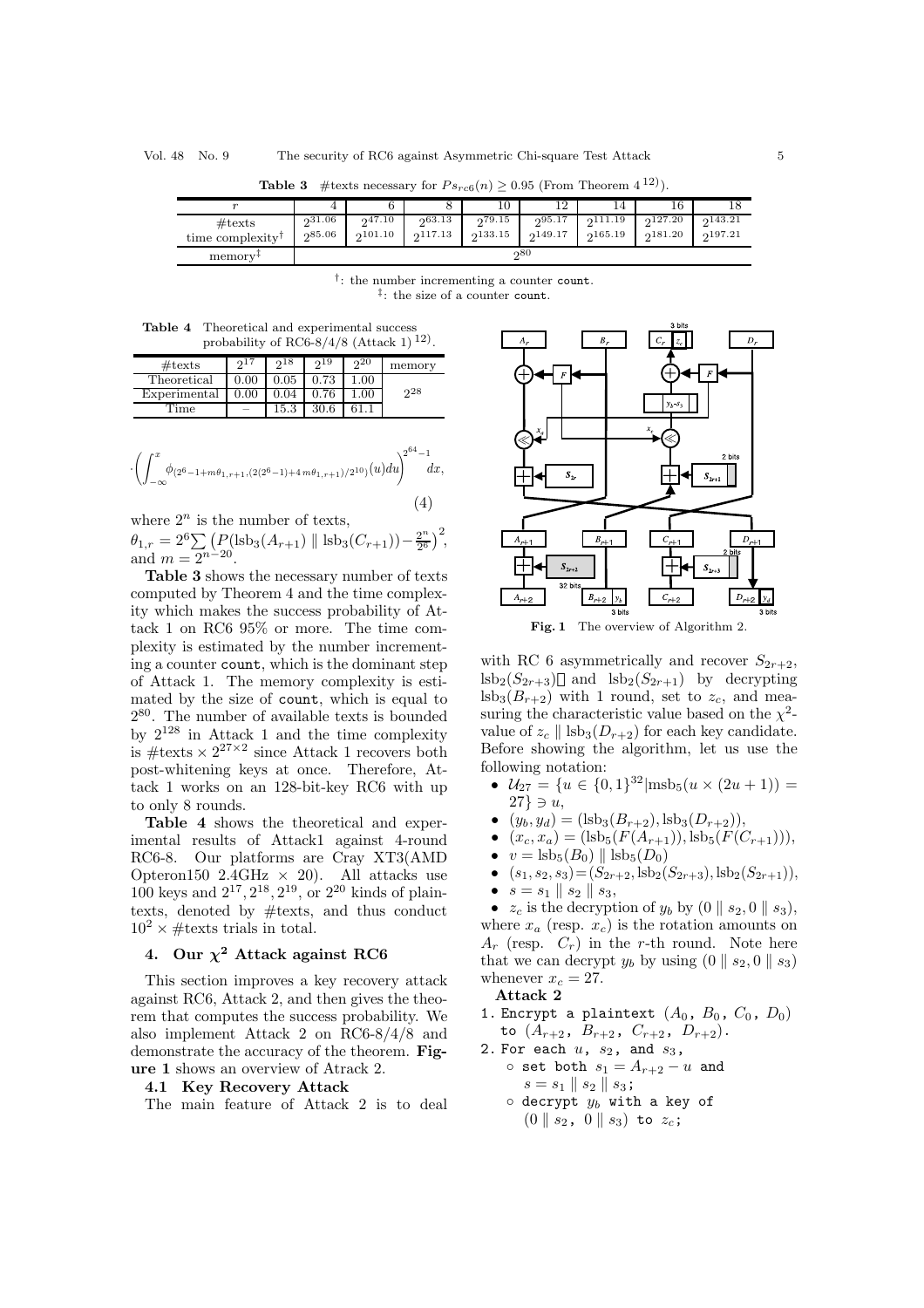6 IPSJ Journal Sep. 2007

- $\circ$  set  $z = z_c \parallel y_d$ ; and ◦ update each array by incrementing  $count[s][v][z]$ .
- 3. For each  $s$  and  $v$ , compute the  $\chi^2$ -value  $\chi^2[s][v]$ .
- 4. For each s,
- compute the average  $ave[s]$  of  $\{\chi^2[s][v]\}_v$ . 5. Output s with the highest  $ave[s]$  as
- $(S_{2r+2}, \mathtt{lsb}_2(S_{2r+3}), \mathtt{lsb}_2(S_{2r+1}))$ .

Attack 2 calculates the  $\chi^2$ -value on  $z = z_c$  $\text{lsb}_3(D_{r+2})$  by using such plaintexts that make the final-round rotation 27 for each key candidate of  $S_{2r+2}$ . For a correct key,  $z_c$  is exactly equal to  $C_r^{[5,7]} = D_{r-1}^{[5,7]}$  and, thus, Attack 2 computes the  $\chi^2$ -value on  $D_{r-1}^{[5,7]}$  || lsb<sub>3</sub> $(D_{r+2})$  =  $D_{r-1}^{[5,7]}$  ||  $\text{lsb}_3(D_{r+1})$  for a correct key. For a wrong key,  $z_c$  is not equal to  $D_{r-1}^{[5,7]}$ , thus, wrong keys output lower  $\chi^2$ -value on  $z_c \parallel \text{lsb}_3(D_{r+2})$ compared to a correct key. Attack 2 recovers a correct key by using such differences in the  $\chi^2$ -value of z.

1. The most significant bit of  $z_c$  is useless from the point of view of  $\chi^2$ -value since it outputs the same  $\chi^2$ -value in each case of  $(0 \parallel s_2, 0 \parallel s_3)$ ,  $(1 \parallel s_2, 0 \parallel s_3), (0 \parallel s_2, 1 \parallel s_3), \text{ and, } (1 \parallel s_2, 1 \parallel s_4)$ s<sub>3</sub>). This is why we have to evaluate the  $\chi^2$ value on one-additional bits.

2. The correlations between plaintext and ciphertext can be measured by the  $\chi^2$ -value on concatenation of  $A_r \parallel C_r$  or  $B_r \parallel D_r$ . This is why we need  $y_d$  in addition to  $y_b$  to measure the correlations even if  $y_d$  is independent from the recovered key s.

# **4.2 Theoretical Success Probability**

Here we discuss the theoretical success probability of our attack. There exists an important difference between Attacks 1 and 2 in the probability density function of distribution of  $\chi^2$ value with a wrong key. In the case of Attack 1, each distribution of  $\chi^2$ -value with each wrong key is assumed to be independent and approximately equal to each other, which is used in the theoretical analysis of the previous attacks to RC6 5),10)∼12). In fact, Attack 1 uses the condition of which the final-round rotation is 0 for a key candidate in the same way as other previous attacks. Therefore, any wrong key influences the output of  $F$  function and makes the final-round rotation random even if it is different from a correct key with only 1 bit.

However, our attack cannot assume that each distribution of  $\chi^2$ -value with each wrong key is

**Table 5** The relation between  $\text{lsb}_2(S_{2r+1})$  ||  $\text{lsb}_2$  $(S_{2r+3})$  and  $C_r^{[5,6]}$  in the case of a correct  $S_{2r+2}.$ 

| $S_{2r+1}^{[1,1]} S_{2r+1}^{[0,0]} S_{2r+3}^{[1,1]} S_{2r+3}^{[0,0]}$ | $C_r^{[6,6]}$ $C_r^{[5,5]}$ |  |  |
|-----------------------------------------------------------------------|-----------------------------|--|--|
| *w*w                                                                  | ∗w                          |  |  |
| *W*C                                                                  | ∗w                          |  |  |
| *C*W                                                                  | ∗w                          |  |  |
| $*c*c$                                                                | *C                          |  |  |
| w, c, or * means a wrong, a correct, or a                             |                             |  |  |

random bit, respectively.

independent and approximately equal to each other. Our attack recovers  $S_{2r+2}$ , lsb<sub>2</sub> $(S_{2r+3})$ , and  $\text{lsb}_2(S_{2r+1})$ , of which only  $S_{2r+2}$  is input of F-function. Therefore, we have to deal with wrong keys separately according to whether  $S_{2r+2}$  is a wrong key or a correct key. Where  $S_{2r+2}$  is a wrong key, a wrong  $S_{2r+2}$  influences the output of  $F$  function and makes the finalround rotation random. Therefore, we could estimate the  $\chi^2$ -value of  $z_c$  by that of the 1round encryption of  $y<sub>b</sub>$ , which means that the  $\chi^2$ -value of  $z = z_c \parallel y_d$  may be estimated by that of  $\text{lsb}_3(D_{r+3})$   $\parallel$   $\text{lsb}_3(D_{r+2}) = \text{lsb}_3(D_{r+3})$   $\parallel$  $\text{lsb}_3(D_{r+1})$ . Where  $S_{2r+2}$  is a correct key,  $z_c = C_r^{[5,7]}$  is not necessarily a random number in the following reason. Let us assume that  $S_{2r+2}$  is correct and focus on each least bit of  $y_{b_{n-1}}^{[0,0]}$ ,  $z_c^{[0,0]} = C_r^{[5,5]}$ ,  $S_{2r+1}^{[0,0]}$ , and  $S_{2r+3}^{[0,0]}$ . Then,  $C_r^{[5,5]}$  can be decrypted correctly if both  $S_{2r+1}^{[0,0]}$ and  $S_{2r+3}^{[0,0]}$  have only to be correct. On the other hand,  $C_r^{[6,6]}$  becomes a random bit under the randomness of  $S_{2r+1}^{[1,1]}$  and  $S_{2r+3}^{[1,1]}$  even if both  $S_{2r+1}^{[0,0]}$  and  $S_{2r+3}^{[0,0]}$  are correct. **Table 5** summarizes the correct-wrong relation between  $\frac{1}{\text{lsb}_2(S_{2r+1})}$  ||  $\text{lsb}_2(S_{2r+3})$  and  $C_r^{[5,6]}$  in the case of which  $S_{2r+2}$  is correct . Thus, if  $S_{2r+2}$  is correct; and  $\text{lsb}_2(S_{2r+1}) \parallel \text{lsb}_2(S_{2r+3}) = \text{wcwc}$ , ccwc, wccc, then  $C_r^{[5,6]}$  can be decrypted correctly (resp. wrongly) in each probability of 50 % and the  $\chi^2$ -value of  $z = z_c || y_d$  can be estimated by that of  $\text{lsb}_3(D_{r+3}) \parallel \text{lsb}_3(D_{r+2})$  =  $\text{lsb}_3(D_{r+3})$  ||  $\text{lsb}_3(D_{r+1})$  (resp. that of  $D_{r-1}^{[5,7]}$  ||  $\text{lsb}_3(D_{r+2}) = D_{r-1}^{[5,7]} \parallel \text{lsb}_3(D_{r+1})$ .

The above discussion on the probability density function of the distribution of  $\chi^2$ -value with a wrong key is summarized as follows. (1) The  $\chi^2$ -value of z is estimated by that

 $(A_{r+3}, B_{r+3}, C_{r+3}, D_{r+3})$  is the output after  $r+2$ round encryption.

The most significant bit of  $z_c$ ,  $C_r^{[7,7]}$ , has no effect on recovering a key as mentioned in Section 4.1.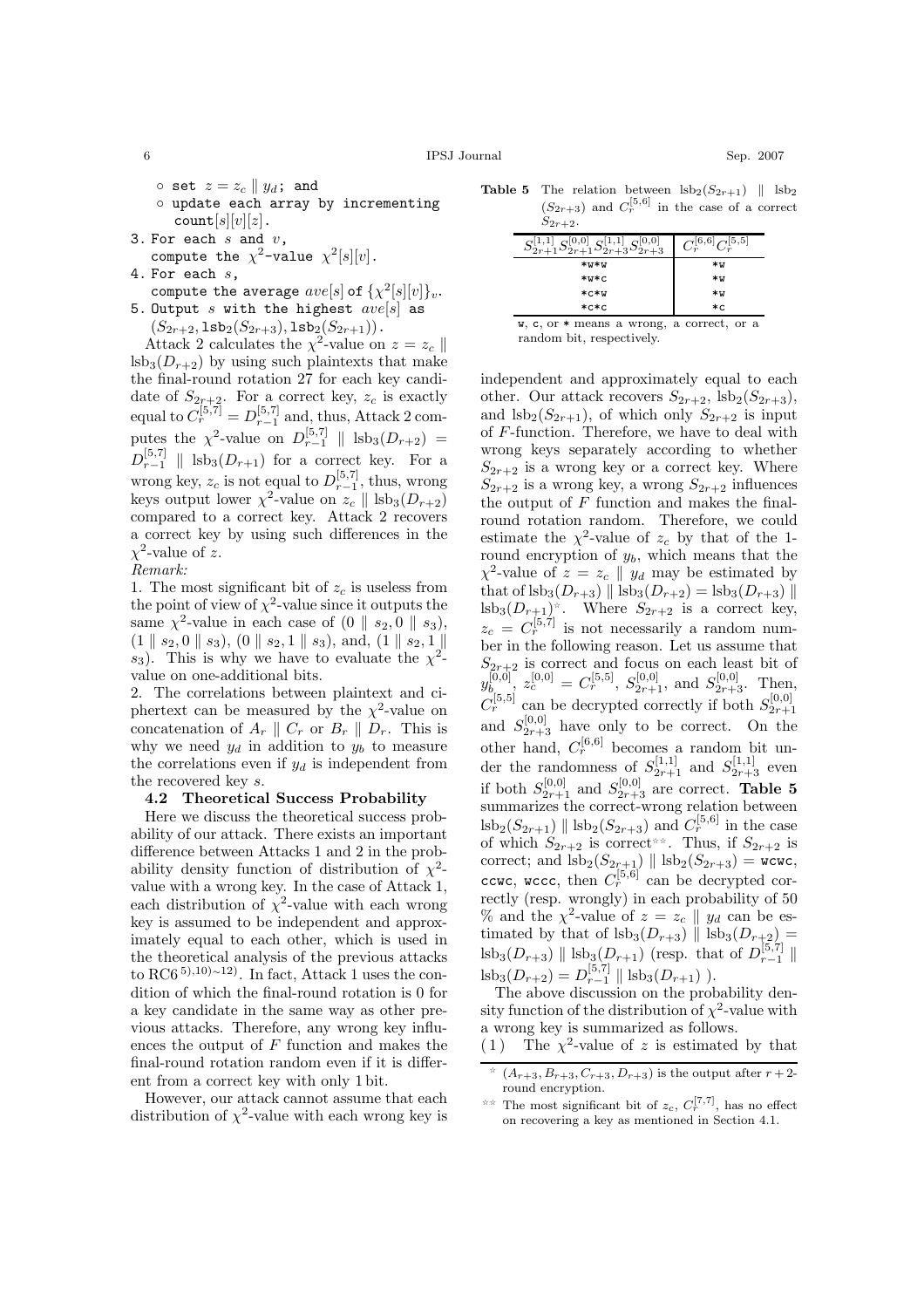of  $\text{lsb}_3(D_{r+3})$  ||  $\text{lsb}_3(D_{r+1})$  if  $S_{2r+2}$  is wrong.

- (2) The  $\chi^2$ -value of z is estimated by that of  $\text{lsb}_3(D_{r+3}) \parallel \text{lsb}_3(D_{r+1})$  in the probability of 50% and that of  $D_{r-1}^{[5,7]}$  $\text{lsb}_3(D_{r+1})$  in the probability of 50% if  $S_{2r+2}$  lsb<sub>1</sub> $(S_{2r+1})$  and lsb<sub>1</sub> $(S_{2r+3})$  are correct.
- (3) The  $\chi^2$ -value of z is estimated by that of  $\text{lsb}_3(D_{r+3})$  ||  $\text{lsb}_3(D_{r+1})$  if  $S_{2r+2}$ is correct; and either  $\text{lsb}_1(S_{2r+1})$  or  $\text{lsb}_1(S_{2r+3})$  is wrong.

From the above discussion, the following theorem follows.<br>Theorem 5

The success probability of Attack 2 on r-round RC6 is given theoretically as  $Ps_{rc6}(n)$  $r \infty$ 

$$
= \int_{-\infty} \phi_{(2^6 - 1 + m\tilde{\theta}_r, (2(2^6 - 1) + 4m\tilde{\theta}_r)/2^{10})}(x)
$$

$$
\cdot \left( \int_{-\infty}^x \phi_{(2^6 - 1 + m\tilde{\theta}_r, (2(2^6 - 1) + 4m\tilde{\theta}_r)/2^{10})}(u) du \right)^3
$$

$$
\cdot \left( \int_{-\infty}^x \phi_{(2^6 - 1 + m\theta_r, (2(2^6 - 1) + 4m\theta_r)/2^{10})}(u) du \right)^{2^{36} - 4} dx,
$$
(5)

where  $2^n$  is the number of texts,  $m = 2^{n-15}$ ,  $\theta_r = 2^6 \sum (P(\text{lsb}_3(D_{r+3}) \parallel \text{lsb}_3(D_{r+1})) - \frac{2^{n \choose 2}}{2^6})^2$ with the summation over  $\text{lsb}_3(D_{r+3}) \parallel \text{lsb}_3(D_{r+2}) \in \{0,1\}^6,$  $\tilde{\theta}_r = 2^6 \sum \left( P(D_{r-1}^{[5,7]} \parallel \text{lsb}_3(D_{r+1})) - \frac{2^n}{2^6} \right)$  $\setminus^2$ with the summation over  $D_{r-1}^{[5,7]}$  ||  $\text{lsb}_3(D_{r+1}) \in \{0,1\}^6$ , and  $\bar{\theta}_r = (\theta_r + \tilde{\theta}_r)/2.$ 

*Remark*: Theorem 5 gives the success probability of Attack 2 on r-round RC6 assuming that the  $\chi^2$ -value of  $z_c \parallel y_d$  is that of lsb<sub>3</sub> $(D_{r+3}) \parallel y_d$ if  $S_{2r+2}$  is wrong, where  $\text{lsb}_3(D_{r+3})$  is the 1round encryption of  $y<sub>b</sub>$ . So, we still use the assumption on the distribution of  $\chi^2$ -value in wrong keys although the assumption seems to be reasonable. We remark that the higher bound of  $\chi^2$ -value of  $z_c \parallel y_d$  is that of  $y_b \parallel y_d$ in the case of wrong keys.

In order to evaluate Eq. (5), we have to compute the exponentiation  $2^{36} - 4$  on an integral part, which needs much time complexity. Therefore, we use the following approximation to reduce the time complexity.

**Lemma 1** The success probability of  $Ps_{rc6}(n)$ is approximated to  $Ps_{rc6}(n)$ , that is  $Ps_{rc6}(n) \simeq Ps_{rc6}(n)$ , where

$$
\widetilde{Ps}_{rc6}(n) = \left\{ \int_{-\infty}^{\infty} \phi_{(2^6 - 1 + m\tilde{\theta}_r, (2(2^6 - 1) + 4m\tilde{\theta}_r)/2^{10})}(x) \right. \\ \left. \left( \int_{-\infty}^{x} \phi_{(2^6 - 1 + m\tilde{\theta}_r, (2(2^6 - 1) + 4m\tilde{\theta}_r)/2^{10})}(u) du \right) dx \right\}^3 \\ \cdot \left\{ \int_{-\infty}^{\infty} \phi_{(2^6 - 1 + m\tilde{\theta}_r, (2(2^6 - 1) + 4m\tilde{\theta}_r)/2^{10})}(x) \right. \\ \left. \left. \left( \int_{-\infty}^{x} \phi_{(2^6 - 1 + m\theta_r, (2(2^6 - 1) + 4m\theta_r)/2^{10})}(u) du \right) dx \right\}^{2^{36} - 4},
$$

 $m = 2^{n-15}$ ;  $\theta_r$  and  $\tilde{\theta}_r$  are defined in Theorem 5. **proof:** The following approximation stands  $\text{since } \phi_{(2^6-1+m\tilde{\theta}_r,(2(2^6-1)+4m\tilde{\theta}_r)/2^{10})}(x),$ 

 $\phi_{(2^6-1+m\bar{\theta}_r,(2(2^6-1)+4m\bar{\theta}_r)/2^{10})}(x)$ , or φ(26*−*1+mθ*r*,(2(26*−*1)+4mθ*r*)/210)(u) is a probability density function of distribution of  $\chi^2$ -values on each key candidate:

$$
\begin{split} &P s_{rc6}(n) \\ &=\int_{-\infty}^{\infty}\phi_{(2^6-1+m\tilde{\theta}_r,(2(2^6-1)+4m\tilde{\theta}_r)/2^{10})}(x)\\ &\cdot\left(\int_{-\infty}^{x}\phi_{(2^6-1+m\tilde{\theta}_r,(2(2^6-1)+4m\tilde{\theta}_r)/2^{10})}(u)du\right)^3\\ &\cdot\left(\int_{-\infty}^{x}\phi_{(2^6-1+m\theta_r,(2(2^6-1)+4m\theta_r)/2^{10})}(u)du\right)^{2^{36}-4}dx\\ &\simeq\left\{\int_{-\infty}^{\infty}\phi_{(2^6-1+m\tilde{\theta}_r,(2(2^6-1)+4m\tilde{\theta}_r)/2^{10})}(x)\\ &\cdot\left(\int_{-\infty}^{x}\phi_{(2^6-1+m\tilde{\theta}_r,(2(2^6-1)+4m\tilde{\theta}_r)/2^{10})}(u)du\right)dx\right\}^3\\ &\cdot\left\{\int_{-\infty}^{\infty}\phi_{(2^6-1+m\tilde{\theta}_r,(2(2^6-1)+4m\tilde{\theta}_r)/2^{10})}(x)\\ &\cdot\left(\int_{-\infty}^{x}\phi_{(2^6-1+m\theta_r,(2(2^6-1)+4m\theta_r)/2^{10})}(u)du\right)dx\right\}^{2^{36}-4}\\ &=\widetilde{P} s_{rc6}(n) \end{split}
$$

**Table 6** shows both  $\theta_r$  and  $\tilde{\theta}'_r$  on RC6 in each round, where  $\tilde{\theta}'_r$  is computed by the value of

$$
\tilde{\theta}'_r = 2^6 \sum \Biggl( P(\text{lsb}_3(D_{r-1}) \parallel \text{lsb}_3(D_{r+1})) - \frac{2^n}{2^6} \Biggr)^2
$$

**Table 6**  $\theta_r$  and  $\tilde{\theta}_r$  for RC6 in each round (estimation).

| rounds | $\theta_r$             | $\theta_r$ (estimation of $\theta_r$ ) |
|--------|------------------------|----------------------------------------|
| 4      | $0.603 \times 10^{-9}$ | $0.452 \times 10^{-4}$                 |
| 6      | $0.873\times10^{-14}$  | $0.735 \times 10^{-9}$                 |
| 8      | $0.143\times10^{-18}$  | $0.915\times10^{-14}$                  |
| 10     | $0.253\times10^{-23}$  | $0.129\times10^{-18}$                  |
| 12     | $0.311\times10^{-28}$  | $0.208\times10^{-23}$                  |
| 14     | $0.683\times10^{-33}$  | $0.273\times10^{-28}$                  |
| 16     | $0.834\times10^{-38}$  | $0.471\times10^{-33}$                  |
| 18     | $0.134\times10^{-42}$  | $0.666 \times 10^{-38}$                |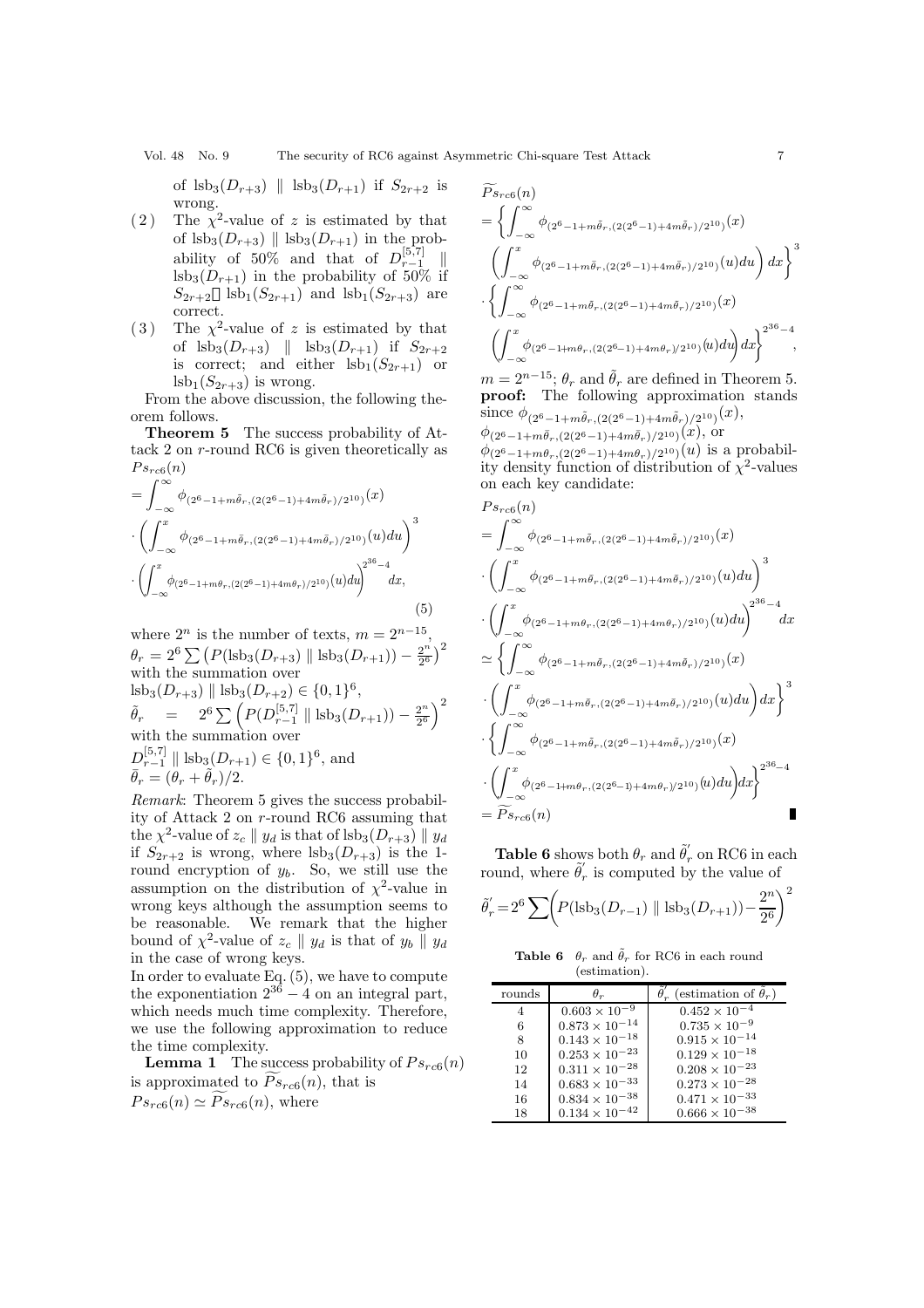**Table 7** #texts necessary for  $Ps_{rc6}(n) \ge 0.95$  (From Lemma 1).

|                              |                  |                   |                   | 10                | റ                  | 14                | 16                  |                    |
|------------------------------|------------------|-------------------|-------------------|-------------------|--------------------|-------------------|---------------------|--------------------|
| $#$ texts                    | 231.29<br>262.29 | 0.47.20<br>278.20 | 0.63.49<br>294.49 | 279.61<br>2110.61 | 0.95.52<br>2126.52 | 211.75<br>2142.75 | 0.127.57<br>2158.57 | 2143.68<br>2174.68 |
| time complexity <sup>1</sup> |                  |                   |                   |                   |                    |                   |                     |                    |
| memory <sup>+</sup>          |                  | 22                |                   |                   |                    |                   |                     |                    |

 $\dagger$ : the number incrementing a counter count. <sup>‡</sup>: the size of a counter count.

**Table 8** Theoretical and experimental success probability of RC6-8/4/8 (Attack 2)(the average of 100 trials).

| $\#\text{texts}$ | 218        | 219        | 20         | 2 <sub>1</sub> | 22        | memory         |
|------------------|------------|------------|------------|----------------|-----------|----------------|
| Theoretical      | $\rm 0.01$ | 0.09       | $\rm 0.30$ | 0.90           | 1.00      |                |
| Experimental     | $0.00\,$   | $\rm 0.03$ | $\rm 0.15$ | 0.78           | $1.00\,$  | 2 <sub>4</sub> |
| Time(sec)        | 9.7        | 19.4       | 38.8       |                | $165.6\,$ |                |

with the summation over

lsb<sub>3</sub>( $D_{r-1}$ ) || lsb<sub>3</sub>( $D_{r+1}$ ) ∈ {0,1}<sup>6</sup>. In Theorem 5,  $\tilde{\theta}_r$  is defined as

$$
\tilde{\theta}_r = 2^6 \sum \left( P(D_{r-1}^{[5,7]} \parallel \text{lsb}_3(D_{r+1})) - \frac{2^n}{2^6} \right)^2,
$$

in which the computation of TM requires too much memory compared with the above  $\tilde{\theta}'_r$ . Therefore, we use the estimation  $\tilde{\theta}'_t$ Therefore, we use the estimation  $\hat{\theta}_r$  instead of  $\tilde{\theta}_r$ . Compared with  $\tilde{\theta}_r$ ,  $\tilde{\theta}'_r$  is slightly higher than  $\tilde{\theta}_r$  in the lower round r since bias of input influences that of output in the lower round. However, the higher the round  $r$  is, the fewer the difference between  $\tilde{\theta}'_r$  and  $\tilde{\theta}_r$  would be.

By using the results of Table 6, **Table 7** shows the necessary number of texts and time complexity which make the success probability of Attack 2 on RC6 95% or more. The necessary number of texts is computed by Lemma 1. The time complexity is estimated by the number incrementing a counter count, which is the dominant step of Attack 2. The memory complexity is estimated by the size of count, which is equal to 252. The number of available texts is bounded by  $2^{128}$  in Attack 2 and the time complexity is  $\#$ texts  $\times 2^{27+4}$  since Attack 2 recovers 1 post-whitening key, 2 bits of another post-whitening key, and 2 bits of 1 subkey in the final round at once. Compared with Attack 1 in Section 3, whose time or memory complexity is #texts  $\times 2^{27\times2}$  or  $2^{80}$ , our attack surprisingly reduces the time or memory complexity, respectively. In fact, the previous attack works on a 128-bit-key RC6 with up to 8 rounds by using  $2^{63.1}$  plaintexts and  $2^{117.1}$  time complexity. However, our attack can recover a key on an 128-bit-key RC6 with up to 12 rounds by using  $2^{95.52}$  plaintexts and  $2^{126.52}$  time complexity.

## **4.3 Success Probability of Attack 2 on RC6-8**

We also demonstrate Theorem 5 on RC6- 8/4/8. **Table 8** shows the theoretical and experimental results. Our platforms are the same as that of the experimental results on Attack 1, described in Section 3. The theoretical success probability is slightly higher than the experimental success probability for the following reason:

1. The  $\chi^2$ -value of correct keys is estimated to be slightly higher by using  $\tilde{\theta}'_r$  instead of  $\tilde{\theta}_r$ . In fact, the experiments are done in the 4th round, and, thus,  $\tilde{\theta}'_r$  seems to be higher than  $\tilde{\theta}_r$ .

2. The theoretical success probability is estimated by setting the  $\chi^2$ -value of  $z_c \parallel y_d$  is that of  $\text{lsb}_3(D_{r+3}) \parallel y_d$  if  $S_{2r+2}$  is wrong.

Let us compare Attack 2 to RC6-8/4/8 with Attack 1 to RC6-8/4/8. Our algorithm runs with the memory of  $2^{24}$  while Attack 1 needs the memory of  $2^{28}$ . The time of Attack 2 (resp. Attack 1) is about  $2^{5+4}$  encryptions (resp.  $2^{5+5}$ encryptions) of RC6-8/4/8, and so we expect that Attack 2 runs half as much as that of Attack 1. We see that Attack 2 runs slightly longer than half of the time of Attack 1 when both use the same number of plain texts. This is because Attack 2 needs to decrypt ciphertexts by 1 round in addition to the same procedure as Attack 1. Attack 2 needs  $#$  texts to make the success probability 100 % more than Attack 1. In fact, Attack 1 can be expected to have more correlation than Attack 2 because the  $\chi^2$ -value of correct keys in Attack 1 (resp. Attack 2) is evaluated by that on  $\text{lsb}_3(A_r)$  ||  $\text{lsb}_3(C_r)$  (resp.  $\text{lsb}_3(D_{r+1}) \parallel C_r^{[5,7]}$ ). Therefore, especially in the case of lower rounds such as RC6-8/4/8, the difference influences the necessary number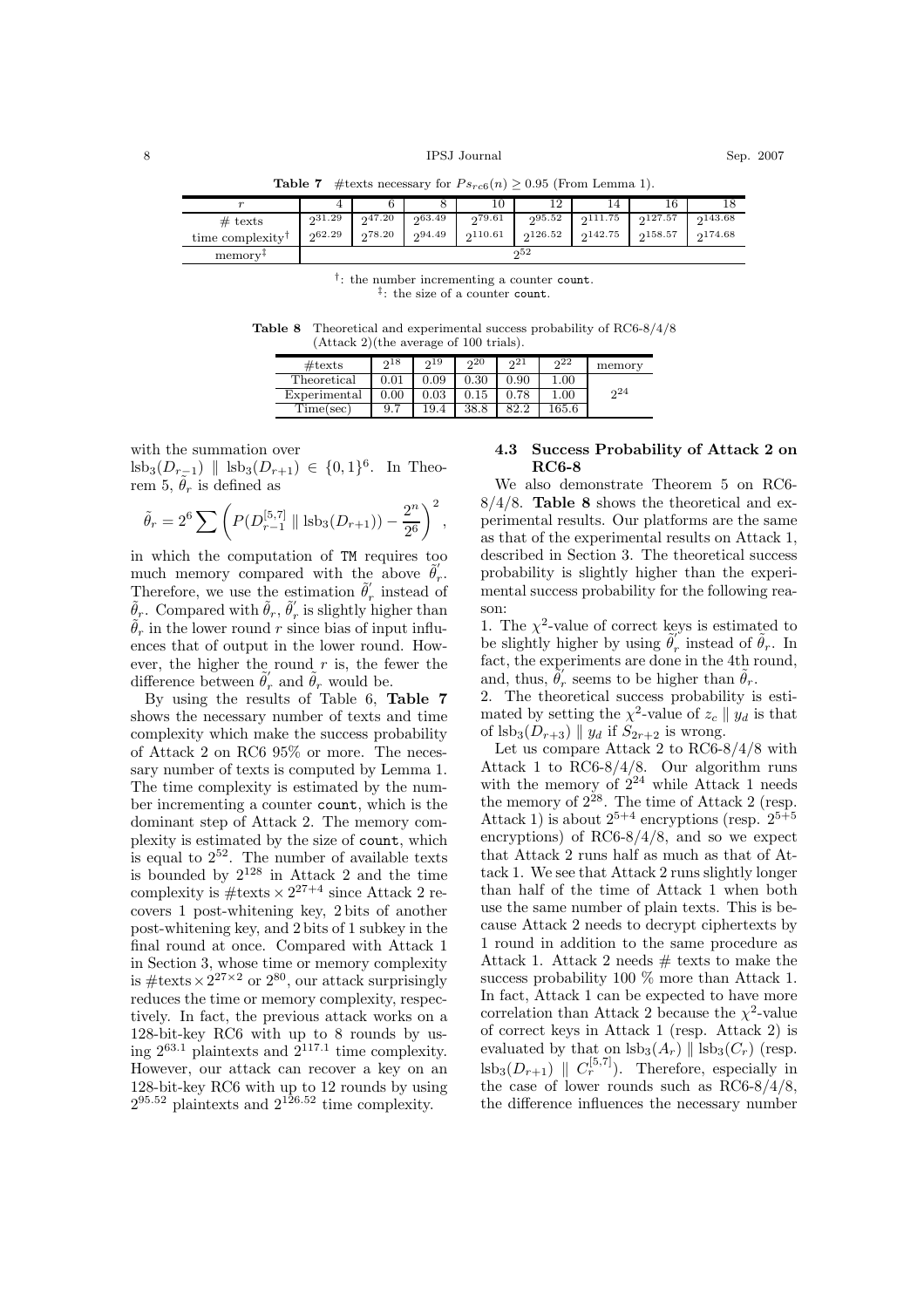of texts. However, in the case of higher rounds such as RC6 with 10 rounds or more, the difference seems to make only a little impact on the necessary number of texts. Instead, the memory size and the time complexity become more important and serious as we see in Table 3 and Table 7.

### **5. Concluding Remarks**

In this paper, we have improved the  $\chi^2$ -attack on RC6 to reduce the time and memory complexity and proved the theorem that evaluates the success probability in the  $\chi^2$ -attacks. The derived formulae can be computed efficiently and provide a theoretical analysis of the success probability in the  $\chi^2$ -attack. We have also demonstrated that our theorems can effectively estimate the success probability in the  $\chi^2$ -attacks against RC6-8/4/8.

**Acknowledgments** The authors express our gratitude to anonymous referees for invaluable comments.

#### **References**

- 1) Contini, S., Rivest, R., Robshaw, M. and Yin, Y.: The Security of the RC6 Block Cipher. v 1.0, (Aug. 20, 1998). Available at http://www.rsasecurity.com/rsalabs/rc6/
- 2) Freund, R.J. and Wilson, W.J.: *Statistical Method*, Academic Press, San Diego (1993).
- 3) Gilbert, H., Handschuh, H., Joux, A. and Vaudenay, S.: A Statistical Attack on RC6, *FSE 2000*, LNCS, Vol.1978, pp.64–74, Springer-Verlag (2000).
- 4) Handschuh, H. and Gilbert, H.:  $\chi^2$  Cryptanalysis of the SEAL Encryption Algorithm, *FSE '97*, LNCS, Vol.1267, pp.1–12, Springer-Verlag (1997).
- 5) Isogai, N., Matsunaka, T. and Miyaji, A.: Optimized  $\chi^2$ -attack against RC6, *ANCS 2003*, LNCS, Vol.2846, pp.16–32, Springer-Verlag (2003).
- 6) Junod, P.: On the Complexity of Matsui's Attack, *SAC 2001*, LNCS, Vol.2259, pp.199–211, Springer-Verlag (2001).
- 7) Kelsey, J., Schneier, B. and Wagner, D.:  $Mod n$  Cryptanalysis, with applications against RC5P and M6, *FSE '99*, LNCS, Vol.1636, pp.139–155, Springer-Verlag (1999).
- 8) Knudsen, L. and Meier, W.: Correlations in RC6 with a reduced number of rounds, *FSE 2000*, LNCS, Vol.1978, pp.94–108, Springer-Verlag (2000).
- 9) Knuth, D.: *The art of computer programming*, Vol.2, Seminumerical Algorithms, 2nd ed., Addison-Wesley, Reading, Mass (1981).
- 10) Matsunaka, T., Miyaji, A. and Takano, Y.: Success probability in  $\chi^2$ -attacks, *ACNS 2004*, LNCS, Vol.3089, pp.310–325, Springer-Verlag  $(2004)$
- 11) Miyaji, A. and Nonaka, M.: Cryptanalysis of the Reduced-Round RC6, *ICICS 2002*, LNCS, Vol.2513, pp.480–494, Springer-Verlag (2002).
- 12) Miyaji, A. and Takano, Y.: On the Success Probability of  $\chi^2$ -attack on RC6, *ACISP 2005*, LNCS, Vol.3574, pp.61–75, Springer-Verlag (2005).
- 13) Rivest, R., Robshaw, M., Sidney, R. and Yin, Y.: The RC6 Block Cipher. v1.1, (Aug. 1998). Available at http://www.rsasecurity.com/ rsalabs/rc6/
- 14) Selcuk, A.A. and Bicak, A.: On probability of success in differential and linear cryptanalysis, *SCN 2002*, LNCS, Vol.2576, pp.174–185, Springer-Verlag (2003).
- 15) Vaudenay, S.: An Experiment on DES Statistical Cryptanalysis, *ACM-CCS '96*, pp.139– 147, ACM Press (1996).
- 16) Shimoyama, T., Takenaka, M. and Koshiba, T.: Multiple linear cryptanalysis of a reduced round RC6, *FSE 2002*, LNCS, Vol.2365, pp.76– 88, Springer-Verlag (2002).
- 17) Takenaka, M., Shimoyama, T. and Koshiba, T.: Theoretical Analysis of  $\chi^2$  Attack on RC6, *IEICE Trans.*, Vol.E87-A, No.1, pp.28– 35 (2004).
- 18) Ryabko, B.: Adaptive chi-square test and its application to some cryptographic problems, *Cryptology ePrint Archive, Report 2002/030* (2003). http://eprint.iacr.org/

(Received December 11, 2006)

(Accepted June 5, 2007)

(Online version of this article can be found in the IPSJ Digital Courier, Vol.3, pp.000–000.)



**Tomohiko Hinoue** received the B.Eng. degree from the Shimane University in 2004 and the M.Info.Sci. degree from the Japan Advanced Institute of Science and Technology in 2006.